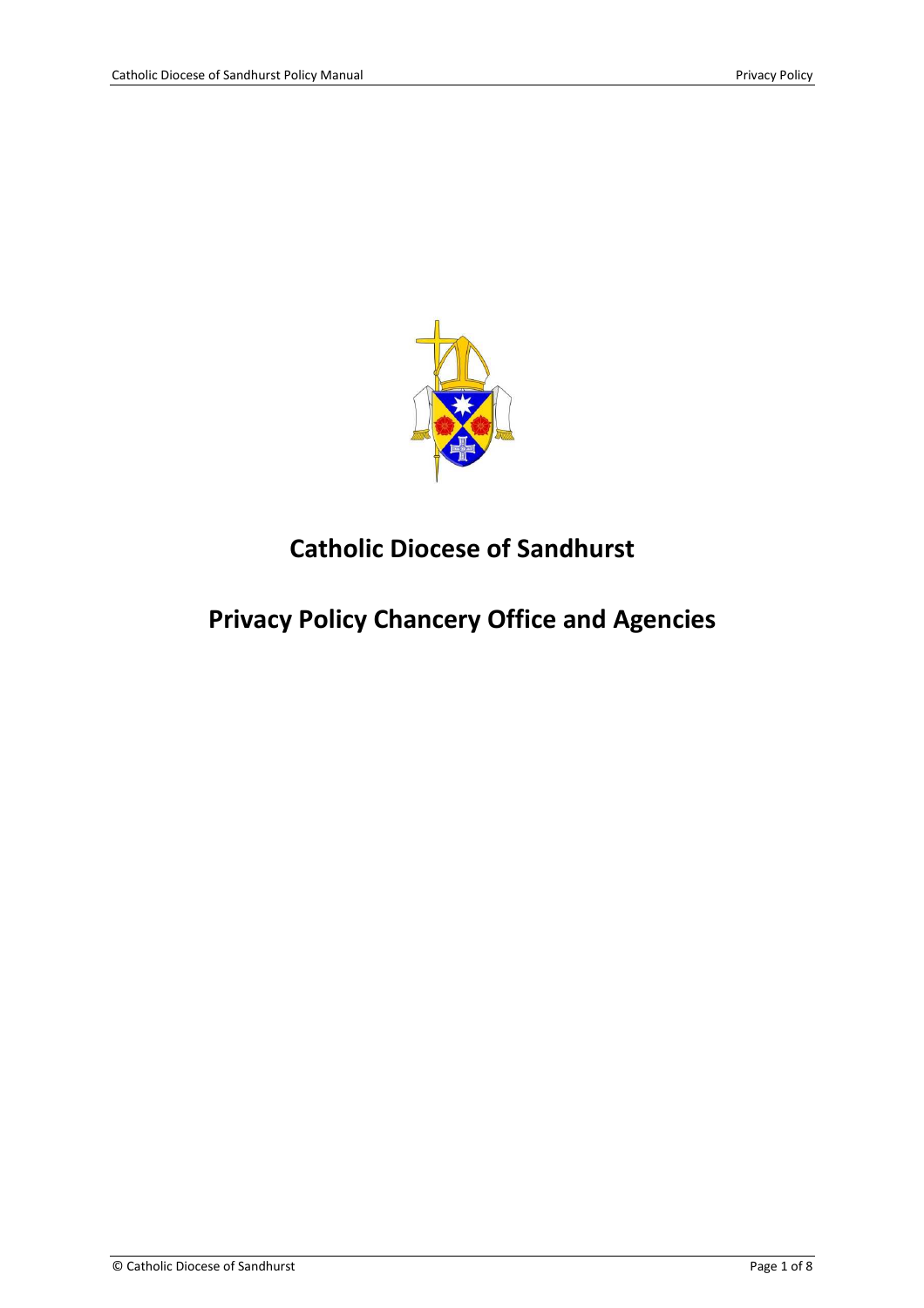# **Type of Policy: 3.1 Chancery Office and Agencies Bishop of Sandhurst**

# **1 Introduction**

**Policy No:** 

**Approved:** 

The Catholic Diocese of Sandhurst ("the Diocese") shares in the evangelising mission of the universal church which is to preach the Gospel in word and deed, to bring the Good News to the men and women of our time, and to witness authentically to the person of Jesus. The exercise of this mission often requires the collection, use and storage of personal information.

The Diocese is committed to managing all the personal information it handles in accordance with the Privacy Act 1988 ("the Act") and all relevant State legislation ("Privacy Legislation").

The Act contains the Australian Privacy Principles ("APPs") which, in conjunction with other Privacy Legislation, set the standards for the way in which personal information is collected, used, stored, disclosed, identified, and accessed by the Diocese.

This Privacy Policy contains the Diocese's practices in relation to the collection, use, disclosure and storage of personal information.

#### **2 Definitions**

*Employee Records –* means a record of personal information obtained and held by an employer in relation to a past, current or future employee in the context of their employment.

*Personal Information –* means information or an opinion about an individual whose identity could be reasonably determined from that information or opinion. Some personal information is also classified as 'sensitive information'.

*Sensitive information –* means specific personal information in relation to an individual that may be subject to discrimination legislation. Includes any personal information concerning a person's race or ethnicity, their religious, political, or philosophical beliefs or affiliations or sexual preferences. Sensitive information is afforded a higher degree of privacy protection and is subject to additional standards under the Privacy Act in relation to its handling.

*Collection –* means the process of gathering, acquiring, or obtaining personal information from any source and by any means.

*Use –* means how personal information is used within the Diocese.

*Disclosure –* means transmission of personal information outside the Diocese.

*Children –* means children and young people who are under the age of 18 years of age.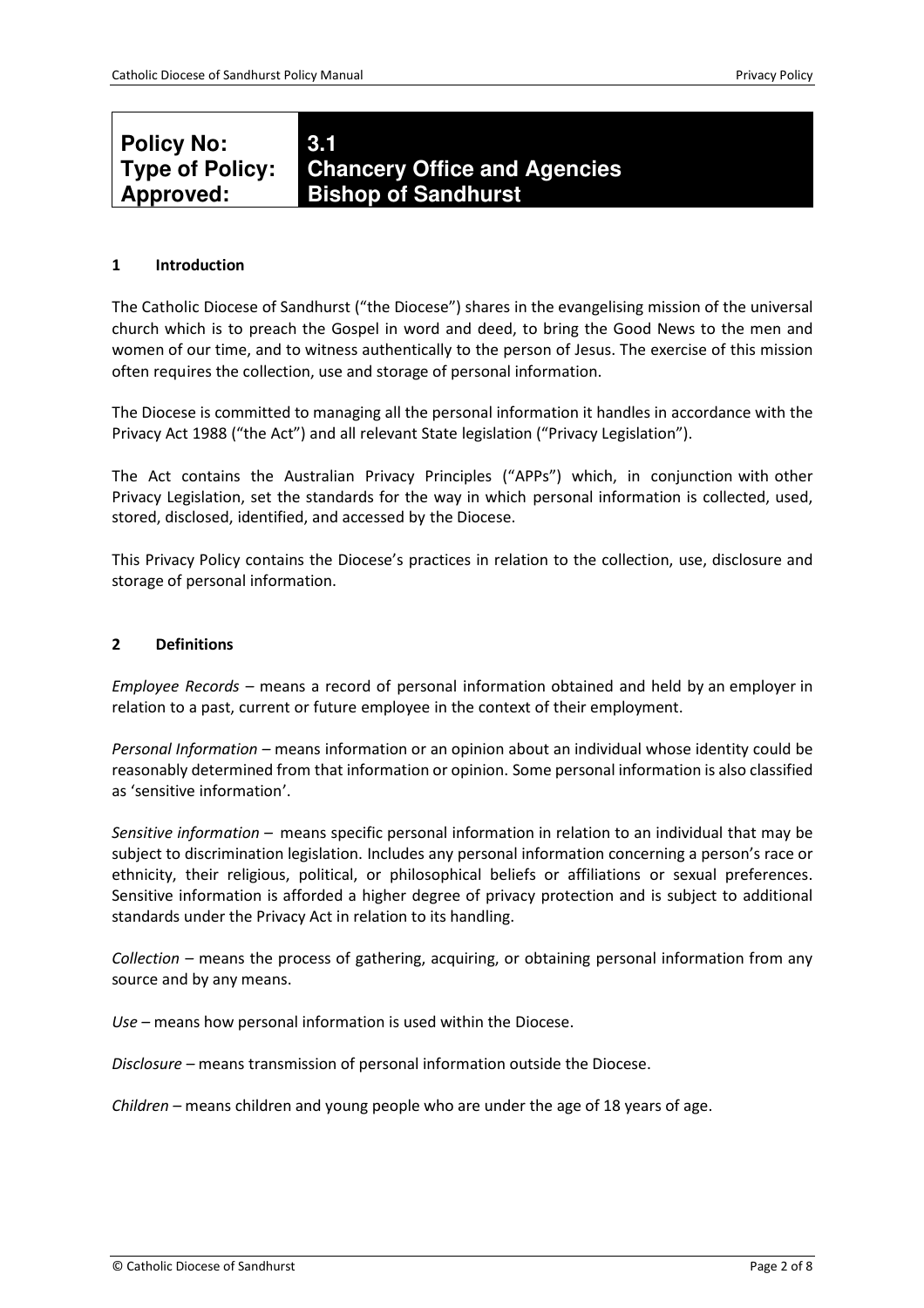# **3 Scope**

This policy applies to the direct agencies and departments of the Diocese, and any particular auspiced bodies which do not have their own privacy policy. This policy does not apply to Catholic Education Office Sandhurst and CatholicCare Victoria, who have their own Privacy Policies.

This policy does not apply to the individual parishes within the diocese which have their own privacy policies.

The policy applies where personal information is collected, used, disclosed, or otherwise handled by the Diocese.

The policy does not apply to records or information held or collected on behalf of or relating to existing and former employees of the Diocese.

# **4 Information collected by the Diocese**

The Diocese collects and holds personal information about individuals including employees, job applicants, contractors, vendors and suppliers and volunteers. This information includes (but is not limited to):

- your name, address, telephone number, facsimile number, email address and other contact details;
- date of birth, gender, marital status and occupation;
- financial information, such as donation history and credit card details (for example, collection envelopes at parishes or donation forms);
- identification documents, including driver license, passport, National Police Check, Working with Children Check card or proof of age card;
- your affiliation with and belief in the Catholic Church and your sacramental records; and
- photographs, videos and news stories in respect of Catholic Church related events and activities.

#### **4.1 How does the Diocese collect personal information?**

The Diocese's usual practice is to collect personal information directly from application forms and registration forms completed by you or your guardian/responsible person, from face to face meetings, interviews, telephone calls, via our web site or by some other method (such as by post or email).

In the case of children, personal information will ordinarily be collected from their parents or guardians, unless specific and/or unusual circumstances require that the collection be made directly from the child in accordance with the law.

In addition to collecting personal information from you, sometimes the Diocese collects personal information from a third party if it is unreasonable or impracticable to collect the information from you directly, for example, where the information is provided to the Diocese from parishes (for instance, personal information provided when supporting a parish thanksgiving/stewardship program).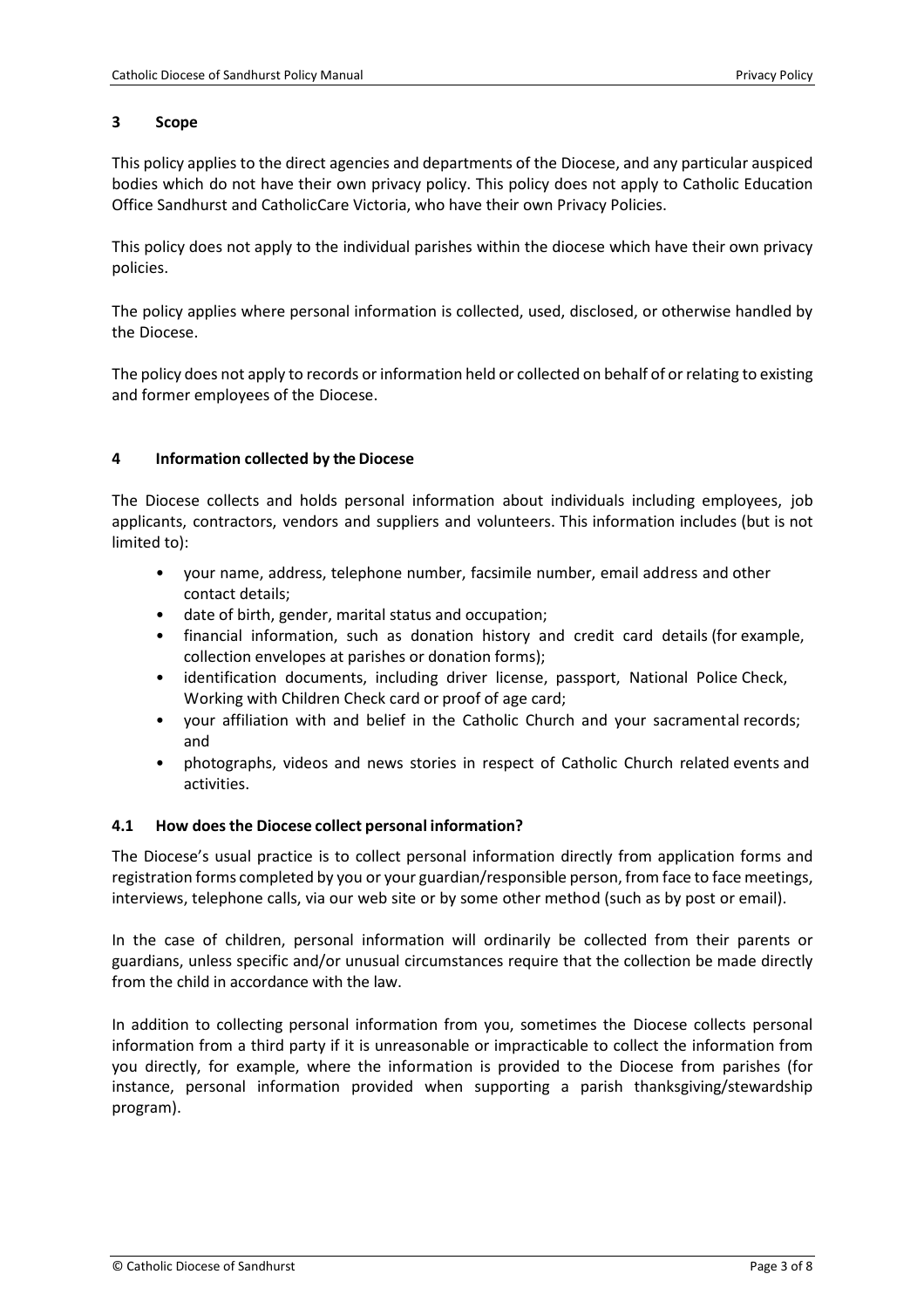In some circumstances you will be able to provide the information requested anonymously or under a pseudonym. However, we will need to identify you in many circumstances for example to administer sacraments or to provide you with services or goods.

# **4.2 Your Consent**

The Diocese requires you to consent to any collection, use or disclosure of your personal information by the Diocese either explicitly in writing or orally or implied by conduct. Normally your consent will be implied by conduct.

If you do not provide us with your personal information or the information you provide is incomplete or inaccurate, we may be unable to provide you or a person nominated by you with the information, services or goods you or they are seeking.

# **4.3 How does the Diocese store your information?**

The Diocese may store your information in a range of mediums including electronic systems, paper files, or images. Due consideration should be given to:

- The appropriate and safe storage of files to ensure that records are secure (e.g., locked filing cabinet, secure electronic storage, not lost, damaged, altered, or corrupted).
- Privacy and confidentiality.
- Access arrangements that are monitored and recorded.
- Maintenance and currency of files.
- Where personal information is stored by a third party, the Diocese requires them to comply with the Privacy Act and the Diocesan Privacy Policy.

#### **4.4 Record keeping - Safeguarding**

The Diocese has an obligation to maintain a range of records that demonstrate their compliance with the requirements of the Child Safe Standards in Victoria including the Reportable Conduct Scheme.

The following sets out a broad range of categories that are to be kept, which demonstrate the Diocesan approach to child safety:

- Safeguarding Children and Young People Policy.
- Procedures that relate to child safety.
- Safeguarding Committee document Meeting minutes, quarterly reports.
- Personnel files recruitment and selection documentation, personnel files, WWCC and Police Check, Code of Conduct declarations, training records, visiting clergy register.
- Reporting concerns, allegations, and reports documentation (e.g., Child Safety reporting form).
- Registration forms for children/young people participating in activities and programs such as registration forms, sign-in-sign out sheets, parental permission/photographic permission forms and medical management forms.

It is a requirement of the Diocese that all Safeguarding records are maintained for a minimum of 50 years.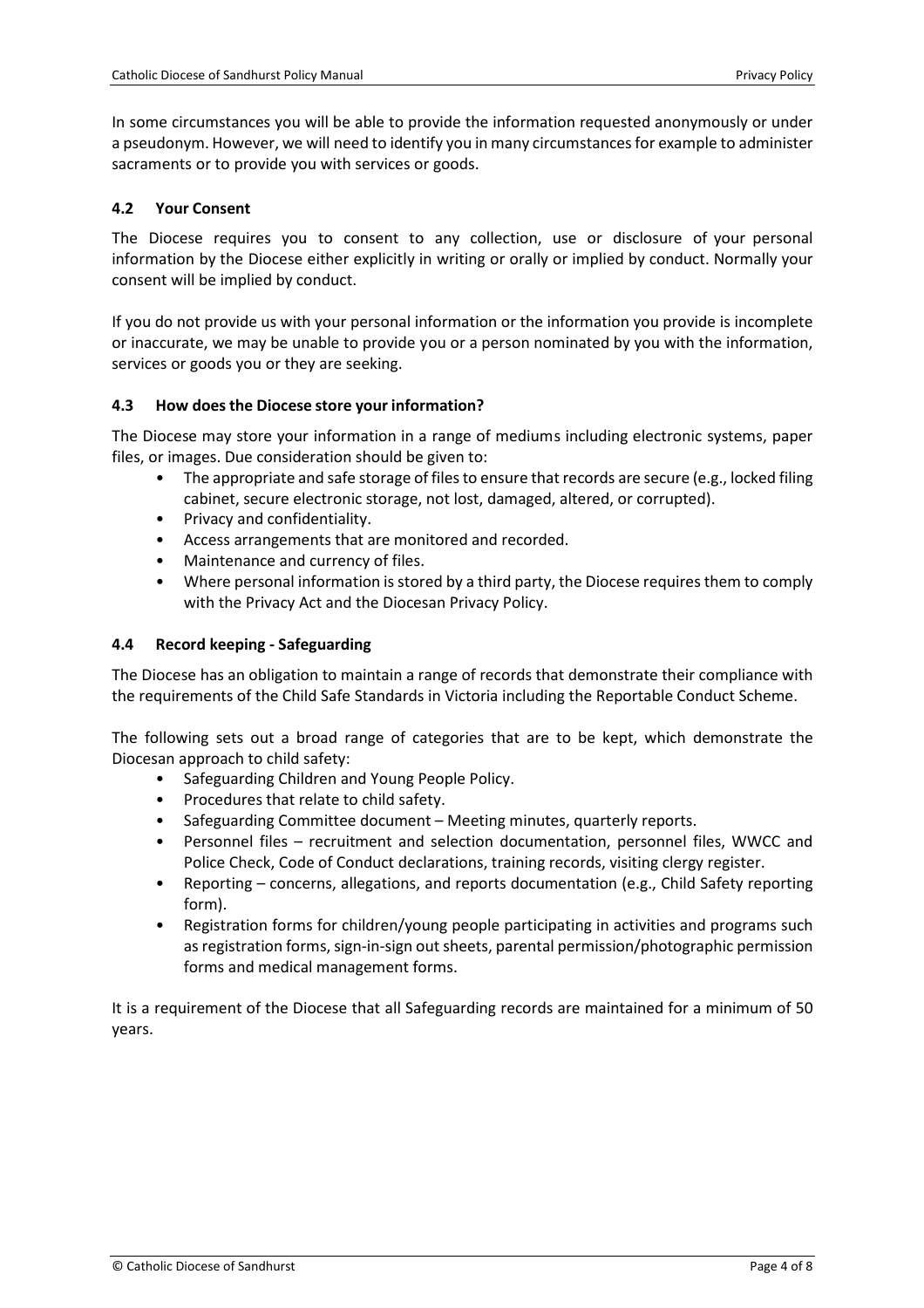#### **5 Retention of Sacramental Registers**

Where there may be significant loss or damage to historical sacramental records held by a parish, the decision may be taken to move these records to secure holding in the Diocesan archives.

- Parish Registers should always be permanently retained in their original form.
- Current Sacramental registers are registers that currently are in use. Current Sacramental registers should be kept within their parish.
- Historic registers are registers that have been completed and are no longer in use. Historic registers can be kept within their parish, or if digitised, the digitised version can be held within the parish and a digital copy as well as the original register, in the Diocesan Archive.
- Where there is a foreseeable risk to the safe keeping of parish registers, and at the discretion of the Bishop, sacramental registers may be removed and placed in the diocesan archive for appropriate conservation and preservation. A risk can be defined as; where the register is aged and in disrepair and at risk of disintegration, if the register is not being stored according to diocesan conservation and preservation guidelines (such as within a fire safe) and if the register is being stored within a parish that has effectively closed and is being administered by another parish.
- It has been common practice in the past that requests to transcribe registers have been made by parishioners, historians and members of the public. Such requests must always be viewed for the risk this poses, particularly with concern to copyright, which must always remain with the diocese.

The Sandhurst Diocese follows Victorian Legislation applied by Births, Deaths and Marriages, Victoria when requests for access to Sacramental registers are made.

#### **5.1 Restricted Information:**

- Information regarding Baptisms is restricted for 100 years after the date of birth.
- Information regarding Marriages is restricted for 60 years after the date of marriage.
- Information regarding Deaths is restricted for 30 years after the date of death.

#### **5.2 Access for records requested during restricted periods: Proof of identity is usually required:**

- Self. A person may request a copy of their own Baptism or Marriage record.
- The parent or guardian of a minor (if the person is under 18) may request a copy of his or her Baptism record.
- Next-of-kin may ask for a record of the registered person's death.
- Attorney under a power of attorney. May access information relating to the registered person by providing a copy of the Power of Attorney.
- The legal practitioner of a client will need to register their details as a legal practitioner and prove their identity.

Information regarding access to Sacramental registers will be provided to all parishes annually.

The diocesan archivist regularly assesses potential risks to parish registers and has information regarding the Sacramental Registers of each parish in the diocese.

The diocesan archivist can be contacted via email on archives@sandhurst.catholic.org.au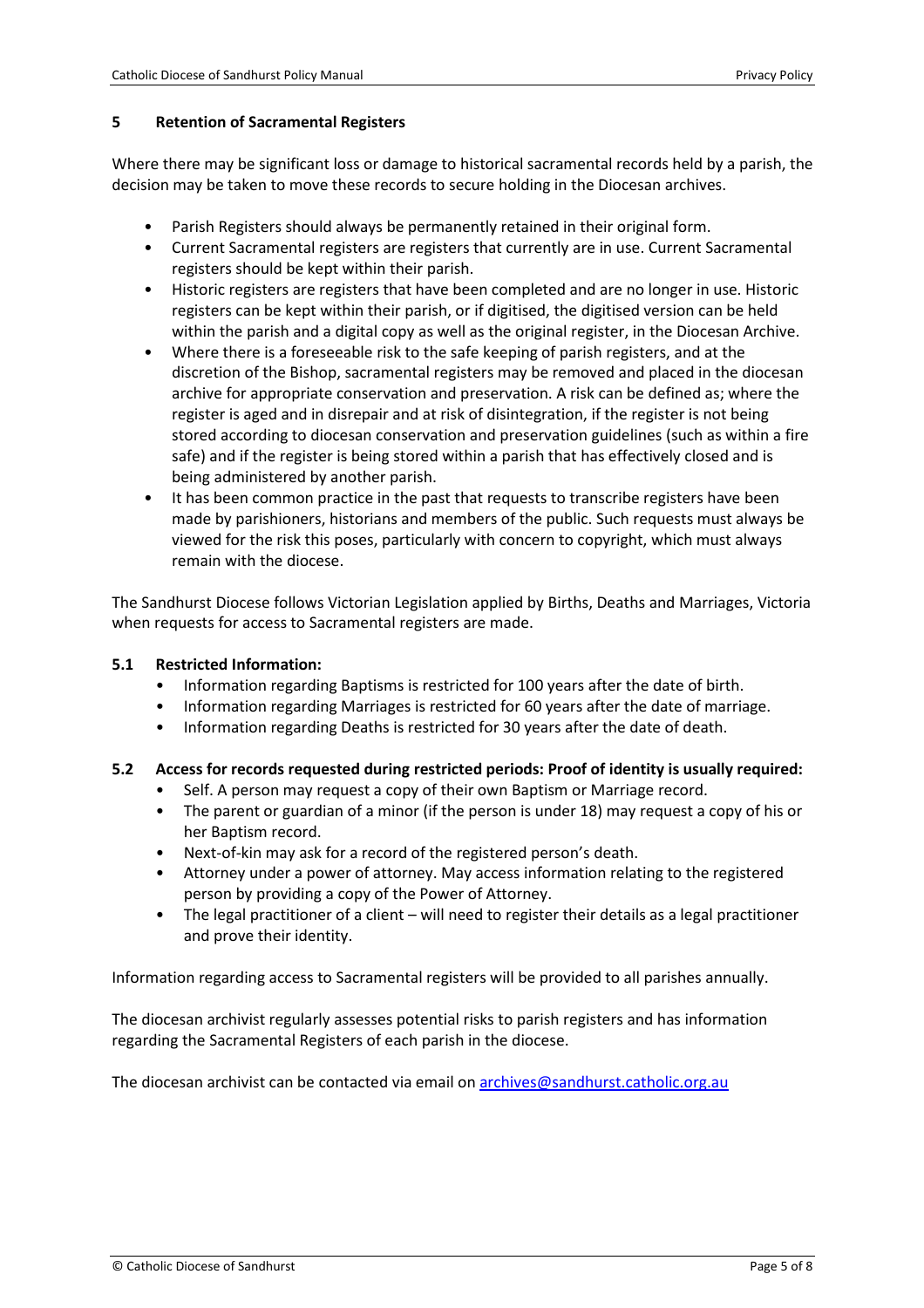#### **6 Use and disclosure**

The Diocese will only use or disclose your personal information for the primary purposes for which it was collected. The purposes for which we may use or disclose your personal information include the following:

- administer the sacraments and to provide spiritual and pastoral care;
- place your contact details on mailing lists and in computer databases in order to provide you with information about Catholic Church related activities, workshops, lectures, seminars, retreats, events, issues and initiatives;
- provide services or goods to you or a person nominated by you;
- seek, receive and administer offerings and donations from you;
- enable the Diocese to provide services;
- assess your employment and volunteer application; and
- manage our volunteers.

# **6.1 Employees**

The Diocese collects, uses and discloses personal information about its employees in order to perform its obligations as an employer and as required by law. However, the handling of past and current employee records are exempt from the Privacy Act where there is a direct relationship between the Diocese and the past/current employee. Despite this exemption, the Diocese applies similar principles as if the handling of employee records were covered by the Privacy Act. We retain employee records for seven years as stipulated in the Fair Work Act 2009.

# **6.2 Volunteers**

We also collect personal information of volunteers for the primary purpose of assessing their suitability for undertaking work or providing other relevant assistance. Other purposes which we may use personal information about volunteers include to contact them, for insurance purposes and to satisfy our legal obligations.

#### **6.3 Communications to you from the Diocese**

With your consent we will send you emails or other communications, such as a newsletter, about the Diocese and our activities (including information about marketing, promotional, and research purposes), along with communications about Catholic Church related activities, workshops, lectures, seminars, retreats, events, issues and initiatives from time-to-time.

Please be aware that you are free to unsubscribe to any publication or marketing or promotional communication that you receive from the Diocese at any time.

# **6.4 Does the Diocese disclose personal information to anyone?**

The Diocese may disclose your personal information in a number of circumstances, for instance:

- i. where you have consented to us doing so (for example, in providing us with your contact details, you may have consented to the Diocese providing those details to another group, such as your parish);
- ii. where required or authorised by law (for instance, in response to a subpoena or other court order); or
- iii. to consultants, advisers or other third parties (in Australia or overseas) where that party has been contracted to provide administrative or other services to the Diocese (and on the basis that that third party agrees to abide by this Privacy Policy).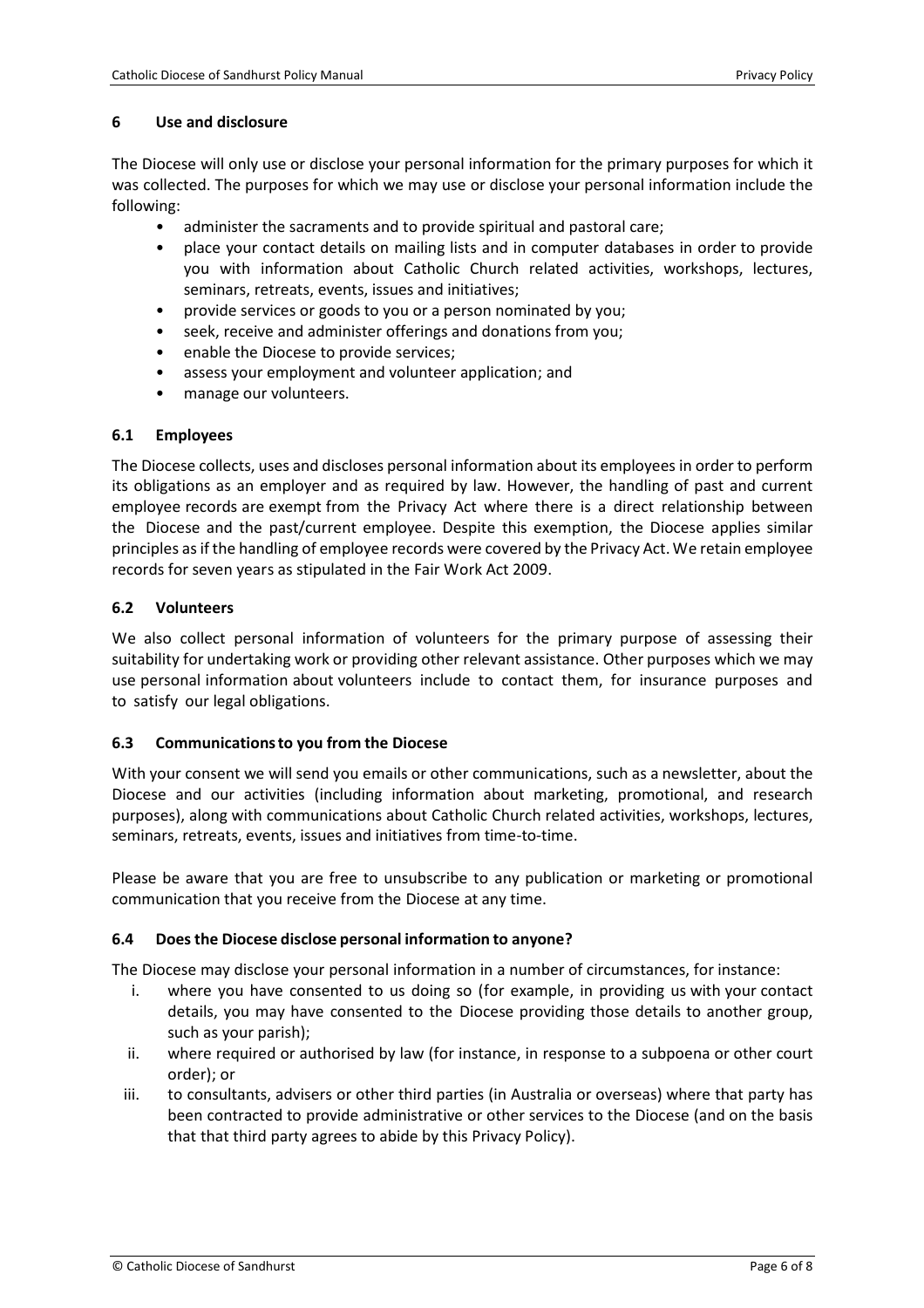# **6.5 Cross-border disclosure**

Personal information will only be disclosed by the Diocese to recipients outside Australia with your express consent. If we are required to disclose your personal information overseas, we will take reasonable steps to ensure that the overseas recipient will not handle your personal information that would result in breaching the APPs. We will usually enter into a written agreement with the overseas recipient that requires the recipient to comply with the APPs.

# **7 Data security**

We take all reasonable precautions to protect the personal information we hold against interference, misuse, loss and unauthorised access. The Diocese has data protection and security measures including administrative, physical and technical access, with only authorised people able to access this information.

When personal information is no longer required the Diocese will take reasonable steps to destroy, delete or de-identify that personal information where it is lawful to do so.

# **8 Requests for correction and access**

# **8.1 Requests for correction**

The Diocese will take reasonable steps to update or correct, any personal information we hold about you to ensure it is accurate, complete, up-to-date, relevant and not misleading if we are satisfied this is required or if you request us to do so. The Diocese will take reasonable steps to ensure the information is accurate as well as responding to correction requests.

If you wish to change or modify your personal information, you should make a request in writing to the Privacy Officer. Your written request should set out the changes that you wish to be made. You may request that the amended information be forwarded to other related organisations. Your written request should name the organisation to which you want the information forwarded. We will need to verify your identity before we make the changes. If we do not agree that some or all of the changes you have requested are required, we will let you know of our reasons for this in writing and how to complain if you are not satisfied with the decision.

#### **8.2 Requests for access**

You may request access to personal information that the Diocese holds about you using the contact details below.

The Diocese will respond to all requests for access within a reasonable period and usually within 30 working days. The Diocese may need to verify your identity before providing you with access or correcting your personal information.

The Diocese will generally provide access unless an exception in the Privacy Act or the Health Records Act applies. If the Diocese refuses your request, we will let you know our reasons for this in writing and how to complain if you are not satisfied with the decision.